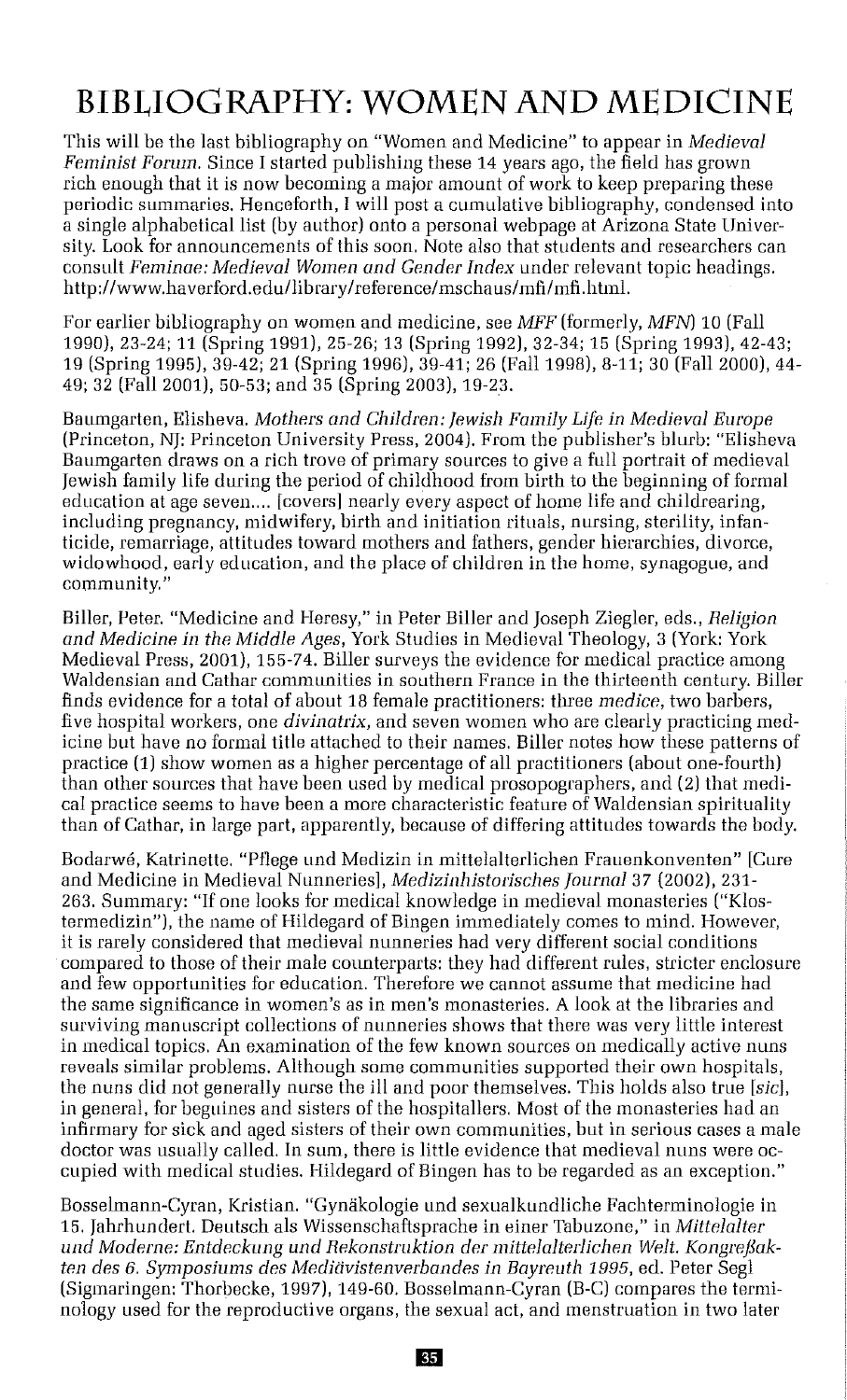15th-century German translations of the pseudo-Albertus Magnus *Secreta mulierum.* He finds significant differences as these two translators attempt to find, or create, an appropriate vocabulary in German as they translate from the Latin. Less convincingly, B-C attempts to argue that these translations were made with the intent of transmitting the Latin learning of the universities to midwives. (B-C does not mention it, but none of the 30-plus manuscripts of these two texts offer any evidence for female ownership; both translations, in fact, address male readers and all known owners are male.) B-C is right, however, to note that texts such as these increased the reliance of regular households on the services of physicians.

Bratsch-Prince. Dawn. "A Queen's Task: Violant de Bar and the Experience of Royal Motherhood in Fourteenth-Century Aragon," La Corónica 27, no. 1 (1998), 21-34. Not yet seen.

Caballero-Navas, Carmen. "The Hebrew Production on Women's Healthcare in the Mediterranean West at the End of the Middle Ages," *Wellcome History,* issue 22 (February 2003). ISSN 1477-4860, 5-6. This work-in-progress note summarizes Caballero-Navas's earlier work on the *Seie: ahavat nashim* [Book of Women's Love], which deals with magic, sexuality, cosmetics, gynecology and obstetrics. She also briefly describes her current project, a study of a hither-to unedited text called *Sluiar ha-nashim* [Women's Chapter], a brief gynecological text found in a unique manuscript, as well as her future work on recipes attributed to women.

Faraone, Christopher. "New Light on Ancient Greek Exorcisms of the Wandering Womb," *Zeitschriftfiir Papyrologie lind Epigraphik* 144 (2003). 189-197. Discusses five such exorcistic texts: a lc. BCE-lc. CE amulet from Beirut, a 3-4c. recipe in a papyrus handbook, a 4c. lead amulet from West Deeping, England, a 6-7c. papyrus amulet, and a 7-11c. Aramaic recipe from the Cairo Genizah.

Green, Monica H. "Childbirth and Infancy" and "Gynecology," in *Dictionary of the Middle Ages. Supplement* I, William C. Jordan, editor-in-chief (New York: Charles Scribner's Sons, 2004). 108-13 and 249-53, respectively. These two general overviews (which include representative illustrations) may be useful in teaching survey classes.

---. "Masses in Remembrance of 'Seynt Susanne': <sup>A</sup> Fifteenth-Century Spiritual Regimen," *Notes* &'*Queries* n. s. 50, no. 4 (December 2003). 380-84. Edits a brief Middle English "prayer regimen" from London, British Library, MS Sloane 249. Argues that this "regimen" was adapted, with significant elaborations, from an Anglo-Norman source. Although the regimen is nominally meant to protect any person who performs it (or the person for whom it is performed by another) from various kinds of harm, the regimen's placement here with an English gynecological text (the only other work in the original manuscript) suggests its specific use as a protection against harm in childbirth.

Guardiola, Ginger Lee. "Within and Without: The Social and Medical Worlds of the Medieval Midwife, 1000-1500," Ph.D. dissertation, Department of History, University of Colorado at Boulder, 2002. Dissertation Abstracts International, #049394768. Although not engaged with the latest work on the history of midwifery or women's medical practice, this study presents a useful survey of a range of otherwise hard-to-access primary sources.

Kim, Susan. "Bloody Signs: Circumcision and Pregnancy in the Old English *Judith," Exemplaria* 11, no. 2 (1999). 285-307. Not yet seen.

Larson, Wendy R. "Who is the Master of This Narrative? Maternal Patronage of the Cult of St. Margaret," in *Cendering the Mastel' Narrative: Women and Power in the Middle Ages,* ed. Mary C. Erler and Maryanne Kowaleski (Ithaca: Cornell University Press, 2003), 94-104. Explores aspects of the cult of Saint Margaret, suggesting that women may have resisted clerical attempts to control or suppress the cult.

Lee, Becky R. "Men's Recollections of a Women's Rite: Medieval English Men's Recollections Regarding the Rite of the Purification of Women after Childbirth," *Gender and History* 14 (2002). 224-41. Using the same legal proceedings as employed in her earlier study of men's recollections of the event of childbirth, English "proof-of-age inquests"

36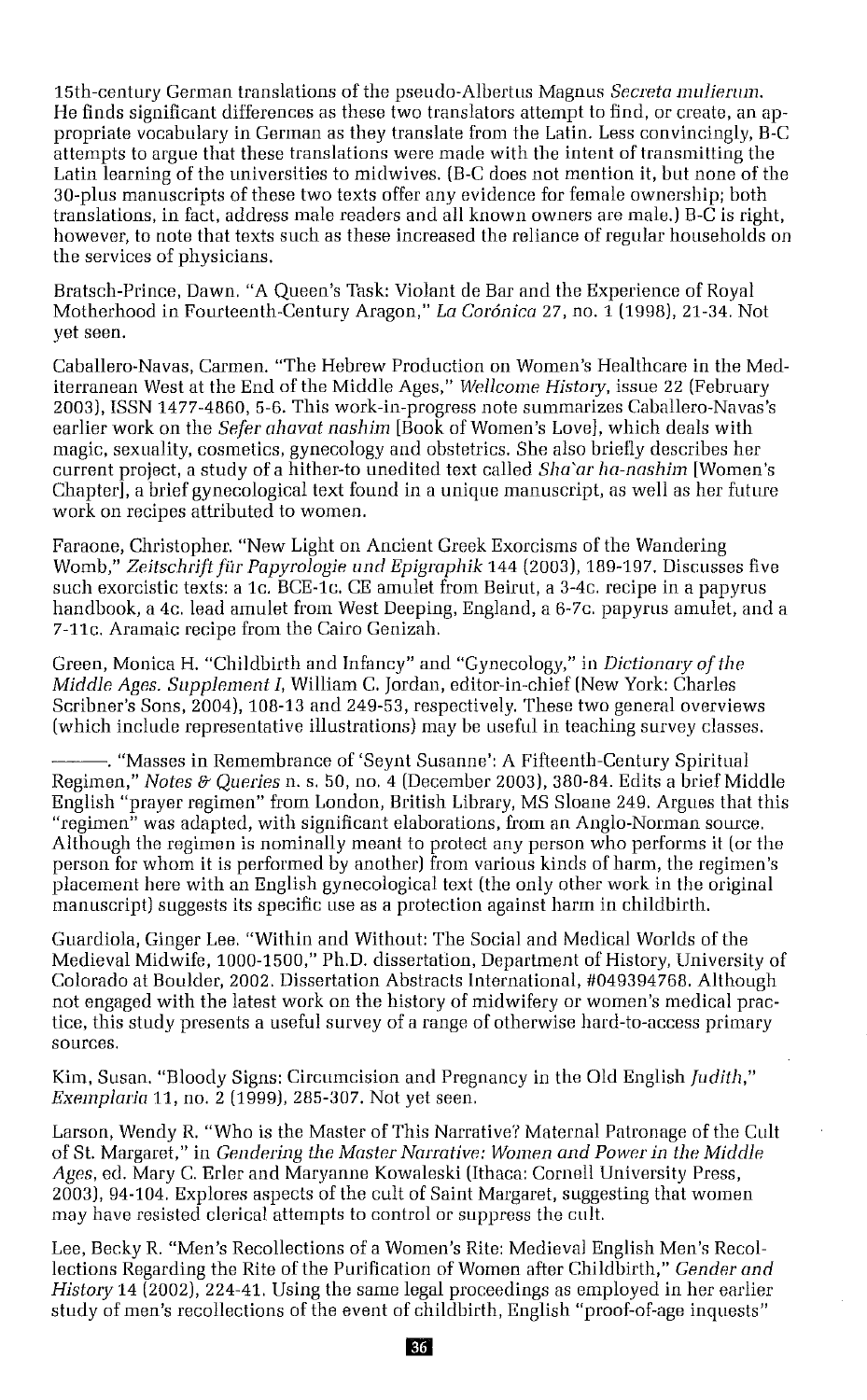(see *MFF* 34), Lee here explores the more public event of churching. She finds that churching was not simply a women's celebration, but also a moment when men could celebrate their fertility and lineage. Because Lee is here limiting her analysis to a single type of source, we do not learn much about the nature of these feasts. For a richer study of the material investments surrounding birth, readers may wish to compare Lee's work with that of Jacqueline Musacchio on northern Italy (see *MFF* 30,47), which Lee does not cite. It should also be noted that much of Lee's general depiction of the rite of purification comes from early modern sources, implying (questionably, to my mind) that there is a simple continuity in women's practices.

McCracken, Peggy. *The Curse ofEve, the WOllnd of the Hero: Blood, Geuder, and Medieval Literature* (Philadelphia: University of Pennsylvania Press, 2003). Surveying French literature for ways in which blood in its many forms is discussed, McCracken argues that women's blood (menstruation, lochial flow, etc.) is generally devalued, while that of men (spilled on the battlefield, especially) is valued much more positively.

Mlramon, Charles de. "Deconstruction et reconstruction du tabou de la femme menstruee (XII-XlIIe sieclel," in *Kontinuitiiten lInd Ztisnren in del' Europiiischen Rechtsgeschichte: Europtiiscties Fortini flInger Rechtshistorikerinnen utul Heclishietotiker, Miuicheti* 22-24 *[uli* 1998 (New York: Peter Lang, 1999), 79-107. *De* Miramon examines the views of several 12th- and 13th-century canonists on notions of pollution in relation to whether menstruating and postpartal women should be allowed entrance into church.

---. "La fin d'un tabou? L'interdiction de communier pour la femme menstruee au moyen age. Le cas du XII siecle," in *Le sang* all *moyen age,* ed. Marcel Faure, Cahiers du CRISMA,4 (Montpellier: CRISMA, 1999), 163-81.

Montero Cartelle, Enrique and Maria Cruz Herrero Ingelmo. "Las *Interrogaciones in cure stetilitatis* en el marco de la literatura medica medieval," *Faventia* 25, no. 2 (2003),85-97. Another in Montero's series of critical editions of medieval Latin texts on sexuality and fertility. This work, "Interrogations for the Treatment of Sterility," briefly lists 41 factors that the physician needs to assess in determining the possible causes of infertility. (For example, is she old or young'! Has she been with this husband for a long time?) Although the editors don't discuss this, the text is intriguing in that it is written for interrogation *of the woman.*

Moulinier, Laurence, ed. *Beate Hildegardis Cause et cure,* Rarissima mediaevalia, 1 (Berlin: Akadernie Verlag, 2003). At last, a truly definitive edition of the Couse *et* cure [Causes and Cures], a medical and cosmological text attributed to Hildegard of Bingen (1098-1179). This beautifully produced volume (complete with three ribbons to mark your place!) sets a standard towards which all editions should strive: one apparatus of rejected manuscript readings (the work is known in only one complete copy, plus one fragment); another suggesting parallels or possible sources in other medieval texts; and a third identifying parallels in other works in Hildegard's corpus. Through her painstaking research (all editorial material is in French), Moulinier is able to show that, rather than presenting an autochthonic Urmedicine of the "folk," this work is deeply indebted to the learned medical and scientific traditions of her day. Most importantly, Moulinier argues persuasively that although it was clearly composed on a foundation of authentically Hildegardian material, the *Couse et* Cllreas we have it today represents further elaborations made after Hildegard's death.

Narbona-Carceles, Maria. "Woman at Court: A Prosopographic Study of the Court of Carlos III of Navarre (1387-1425)," *Medieval Prosopograpliy* 22 (2001), 31-64. Although not directly concerned with medicine, this entry shows how widely conceived projects on women's history can enrich the study of women and medicine. By searching systematically for *all* women, of whatever class, who were associated with Carlos's court (which was an incredibly fecund household-in all, 41 wetnurses are identified!), Narbona-Cárceles was able to find evidence for three midwives. Interestingly, they all seem to have been "imported" into the household: one, apparently Christian, came from Toledo or Burgos, while the two others were Muslim (both from Toledo). Narbona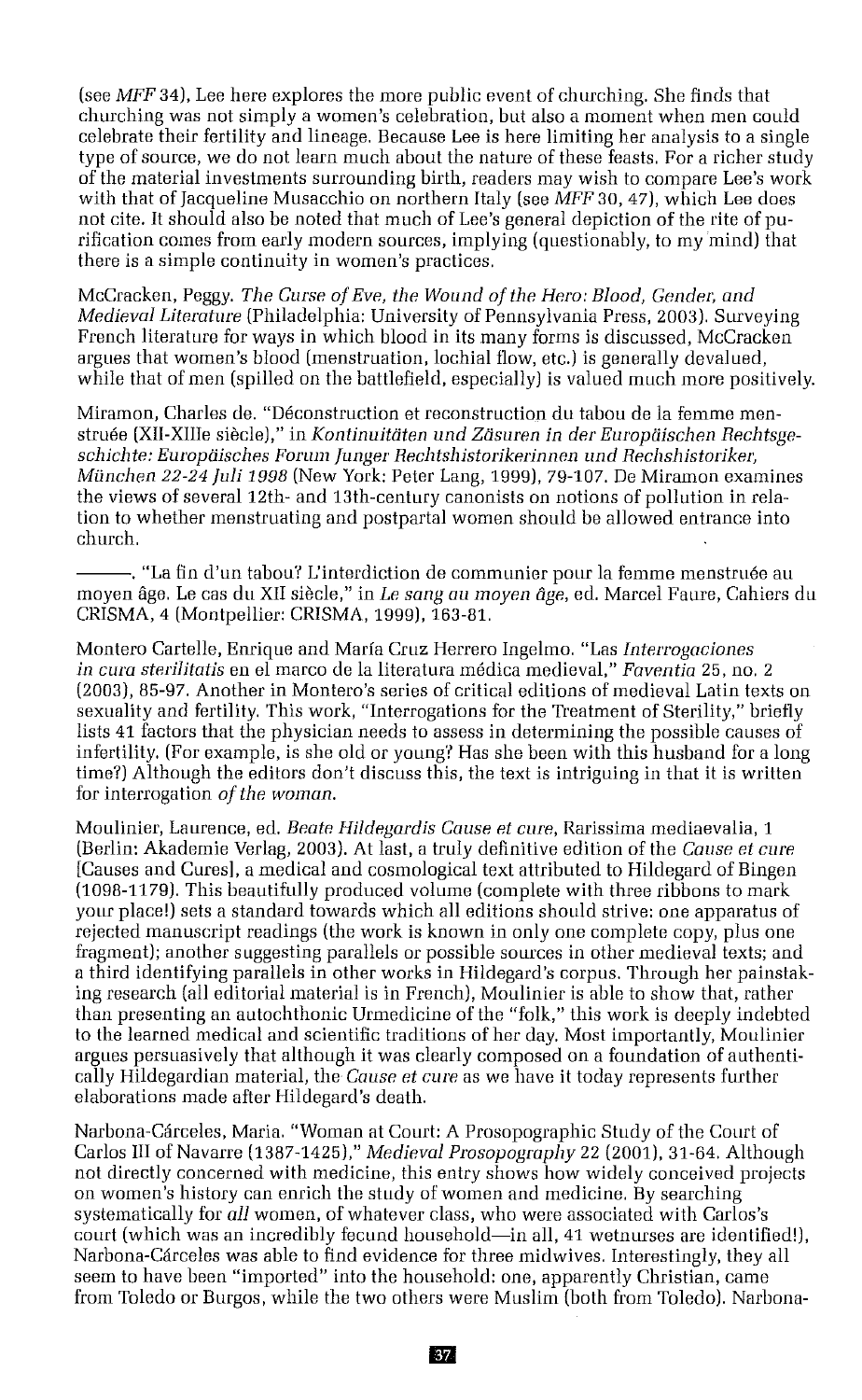Carceles also finds evidence of a woman, apparently Christian, who was called in to cure Princess Isabel of an eye disease and another woman, resident in the household, who was called a "caretaker" *(cuidadora).*

Park, Katharine. "Dissecting the Female Body: From Women's Secrets to the Secrets of Nature," in Jane Donawerth and Adele Seeff, eds., *Crossing Boundaries: Attending to Early Modern Women* (Newark, Delaware: University of Delaware Press, 2000), 29-47. This is a preview of a larger study that Park is currently preparing on the origins of regularized anatomical dissection in the late medieval period. Tracing images of female subjects of anatomical dissection (including Nero's dissection of his own mother), Park suggests that increasing curiosity about female anatomy was a driving force in the development of late medieval anatomy, culminating in Vesalius's 1543 *Fabric of the Human Body,* which notably presents a female cadaver on its frontispiece.

Pierce, Joanne. "'Green Women' and Blood Pollution: Some Medieval Rituals for the Churching of Women after Childbirth," *Studio Litutgico* 29 (1999), 191-215. Reviews late antique, medieval, and early modern rituals of churching, focusing primarily for the latter two periods on English evidence. Pierce's work should be read in conjunction with that of Paula Rieder (see previous entries in *MFF)* and Becky Lee (see above).

Rawcliffe, Carole. "Women, Childbirth, and Religion in Later Medieval England," in *Women and Religion in Medieval England,* ed. Diana Wood (Oxford: Oxbow Books, 2003), 91-117. This is a wonderfully comprehensive, richly documented essay that surveys the role of religion in childbirth practices in 15th- and 16th-century England. (Although Rawcliffe employs some evidence from earlier centuries, her coverage of them is not systematic.) Topics covered include attitudes toward pain in childbirth as a necessary penance for Eve's sin; death in childbirth; purification; and the use of charms and the veneration of saints for aid in fertility and deliverance. Includes six illustrations. This would be an excellent source to use in the classroom.

Reynaert, [oris, *"Del' vronwen beimeliicheit* als secundaire bron in de Zuid-Nederlandse bewerking *van* de *Chinugia Magna* van Lanfranc *van* Milaan," in *Verslagen en Mededelingeii van de Koniiikliike academie voor Nederlandse Taol- en Letterknnde* 111, no. 1 (2001), 165-188. Reynaert shows that a mid-fourteenth-century Dutch translation of the pseudo-Albertus Magnus *Secreta tnulietutn,* called *Del' vrouwen heitneliiklieit* [On the secret of women], was selectively incorporated into the Dutch rendition of Lanfranc of Milan's *Chinugia magna* [Great Surgery].

Schmugge, Ludwig. "Im Kindbett gestorben: Ein kanonistisches Problem im Alltag des 15. [hdts.," .in *Gmndlagen des* Hechts. *Festschrift fur Peter Landau* zum 65. *Ceburtstag,* ed. R. M. Helmholz, P. Mikat, et al. (Paderborn: Ferdinand Schönigh, 2000), 467-76. Looking at a collection of petitions sent to the Vatican, Schmugge finds requests from the inhabitants of two small German towns (both in the diocese of Mainz) to be allowed to bury women with dead fetuses still inside them in consecrated ground. Schmugge examines earlier canon law collections and finds that there was, in fact, no injunction that such women had to be buried outside the cemetery, but the practice (or at least the fear that the practice might be enforced) lived on.

Signori, Gabriela. "Defensivgemeinschten: Kreißende, Hebammen und 'Mitweiber' im Spiegel spatmlttelalterlicher Geburtswunder," *Das Mitielalter* 1 (1996), 113-34. Surveys late medieval German miracle stories, finding a common motif of children being born dead (thus lost to Salvation) who are then miraculously *revived* just long enough to be baptized.

Wright, Michael J. "Anglo-Saxon Midwives," *American Notes and Queries* 11, no. 1 (1998), 3-5. Wright finds that the two specific Anglo-Saxon words for "midwife" *(byrppinene* and *byroning byroning seem to be simply translating the Latin <i>obstetrix*, "(female) attendant on childbirth." Neither form *survived* into Middle English, where the term "midwife" has not be documented earlier than ca. 1300. Wright concludes that this absence may suggest the non-existence of specialized practitioners in the field. (I reached the same conclusion, from Continental evidence, in Monica H. Green, "Documenting Medieval Women's Medical Practice," in *Practical Medicine from*